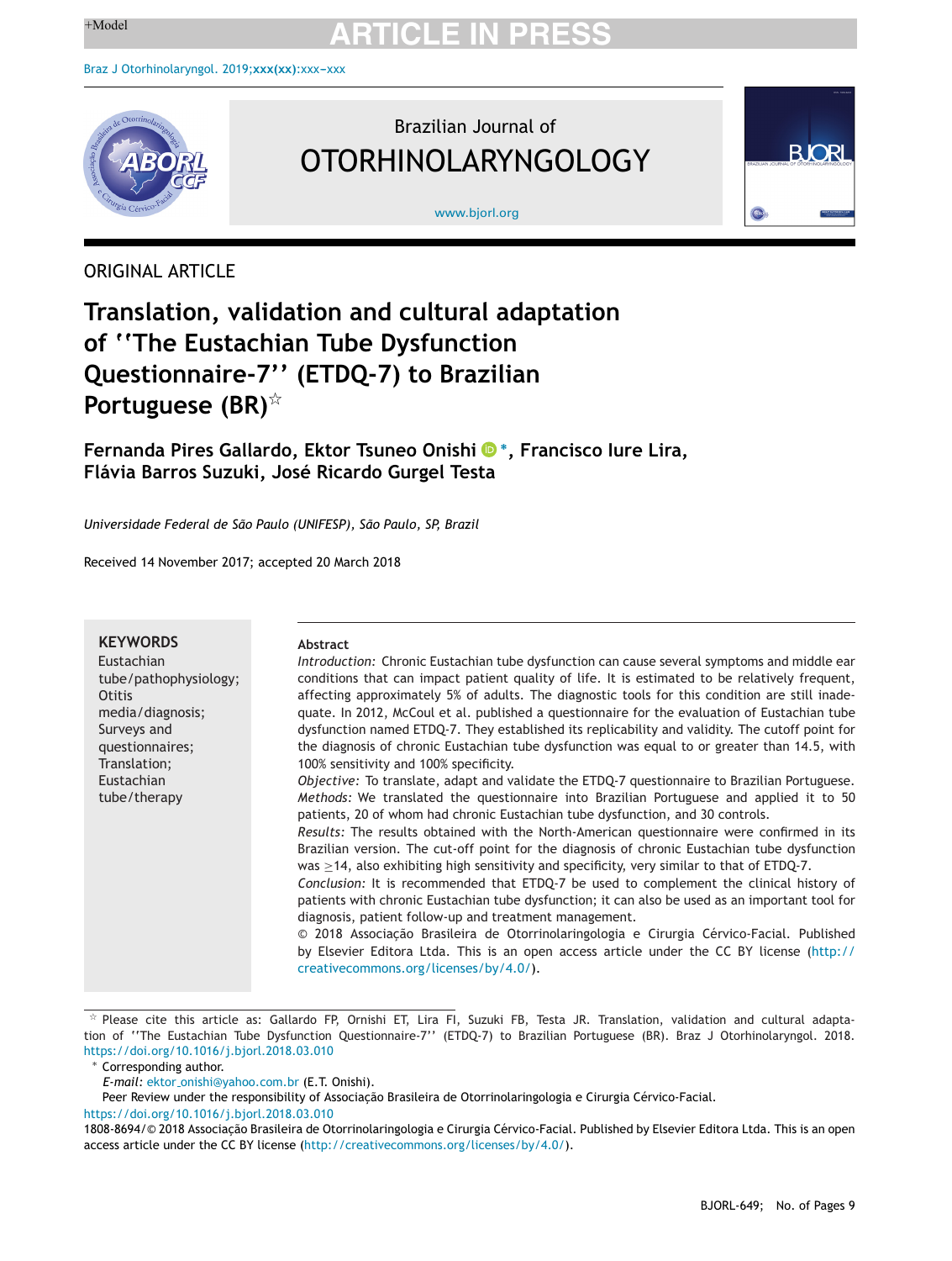#### **PALAVRAS-CHAVE**

Tuba auditiva/fisiopatologia; **Otite** média/diagnóstico; Inquéritos e questionários; Traducão: Tuba auditiva/terapia

#### **Traduc¸ão, validac¸ão e adaptac¸ão cultural do questionário ''***The Eustachian Tube Dysfunction Questionnaire***-7'' (ETDQ-7) para o português brasileiro (BR)**

#### **Resumo**

*Introdução:* A disfunção crônica da tuba auditiva pode causar diversos sintomas e doenças de orelha média, impactando a qualidade de vida dos pacientes. Estima-se que é uma morbidade relativamente frequente, acometendo cerca de 5% dos adultos. Os instrumentos diagnósticos para essa afecção ainda são insuficientes. Em 2012 McCoul et al. publicaram um questionário para a avaliacão da disfuncão da tuba auditiva denominado ETDQ-7. Eles demonstraram sua replicabilidade e validade. O ponto de corte para o diagnóstico de disfunção de DTA crônica foi de maior ou igual a 14,5 com 100% de sensibilidade e 100% de especificidade.

*Objetivo:* Traduzir, adaptar e validar o questionário ETDQ-7 para o Português Brasileiro.

*Método:* Traduzimos o questionário para o português do Brasil e o aplicamos em 50 pacientes, sendo 20 com disfunção crônica da tuba auditiva e 30 controles.

*Resultados:* Os resultados obtidos no questionário americano foram confirmados na versão brasileira do questionário. O ponto de corte para o diagnóstico de disfuncão crônica da tuba auditiva foi maior ou igual a 14, também com alta sensibilidade e especificidade, muito semelhante ao ETDQ-7.

*Conclusão:* Recomenda-se que o ETDQ-7 seja usado como um complemento na história clínica do paciente com disfunção crônica da tuba auditiva e pode ser utilizado também como uma importante ferramenta para fins de diagnóstico, seguimento de pacientes e manejos no tratamento.

© 2018 Associação Brasileira de Otorrinolaringologia e Cirurgia Cérvico-Facial. Publicado por Elsevier Editora Ltda. Este é um artigo Open Access sob uma licenca CC BY [\(http://](http://creativecommons.org/licenses/by/4.0/) [creativecommons.org/licenses/by/4.0/\)](http://creativecommons.org/licenses/by/4.0/).

### **Introduction**

The middle ear is an aerated cavity within the petrous portion of the temporal bone, that is periodically ventilated when the Eustachian Tube (ET) opens. The ET is situated between the nasopharynx and the Middle Ear (ME). Its main function is to equalize the middle ear pressure with that of the external environment when necessary through the open-ing of its ostium in the nasopharynx.<sup>1</sup> [A](#page-8-0)mong other functions is the middle ear protection and the clearance of middle ear secretions to the nasopharynx. $1-3$ 

Eustachian tube dysfunction (ETD) exists when there is a failure in the tubal mechanism to open or close properly, leading to ME pressure deregulation, nasopharyngeal secretion reflux into the tympanic cavity and impairment of drainage of ME contents into the nasopharynx.<sup>[4](#page-8-0)</sup> This dysfunction can cause several otologic pathologic processes, leading to symptoms such as otalgia, aural fullness or sensation of pressure in the ears, hearing loss, tinnitus, vertigo, and imbalance, and others. $4-6$ 

ETD is common and affects up to 5% of adults. When chronic (symptom persistence for more than 3 months) it can have a significant impact on the quality of life.<sup>[1](#page-8-0)</sup> This condition has a wide variety of signs and symptoms.

The clinical evaluation of these symptoms is subjective, based essentially on patients' complaints, physical examination and some ancillary tests, such as tympanometry or pneumatic otoscopy, that help to establish the diagnosis, but there is no tool to provide objective measurement of symptom intensity and morbidity, $<sup>7</sup>$  $<sup>7</sup>$  $<sup>7</sup>$  or to allow comparisons</sup> before and after clinical or surgical treatments.

Considering chronic ETD as a disease with an impact on the affected individual's quality of life, and taking into account that the diagnosis is mainly clinical and that several new treatments for this condition have been proposed, McCoul et al., in 2012, developed a questionnaire to assess the symptoms of chronic ETD, consisting of seven items with a scale of graduated responses ranging from 1 to 7, with ''1'' corresponding to the absence of the suggested symptom and ''7'', to maximum symptom severity. This questionnaire is known as ''Eustachian Tube Dysfunction Questionnaire-7'' (ETDQ-7). It was developed based mainly on other questionnaires known in the literature, such as the OM-6 (Otitis Media-6 Item Quality-of-life), SNOT-20 (20-Item Sino-Nasal Outcomes Test), among others. Its validity, reproducibility and accountability have been previously demonstrated. $8$ 

Similar to quality of life questionnaires, symptom scores allow the quantitative measurement of subjective questions and have advantages over the clinical history alone. These scores can provide a more accurate estimate of the assessed disease morbidity, as well as information not identified by the physician during the usual anamnesis. Additionally, they allow for a formal and valid documentation of patient history for recording purposes and subsequent comparisons after the proposed treatments.<sup>[9](#page-8-0)</sup>

As this questionnaire was originally written in English, to use it in our country we need to translate it into Brazilian Portuguese. However, a simple translation may not be effective, due to cultural differences between peoples. Therefore, it is necessary to perform the translation, cultural adaptation and validation of the ETDQ-7 for the Brazilian reality.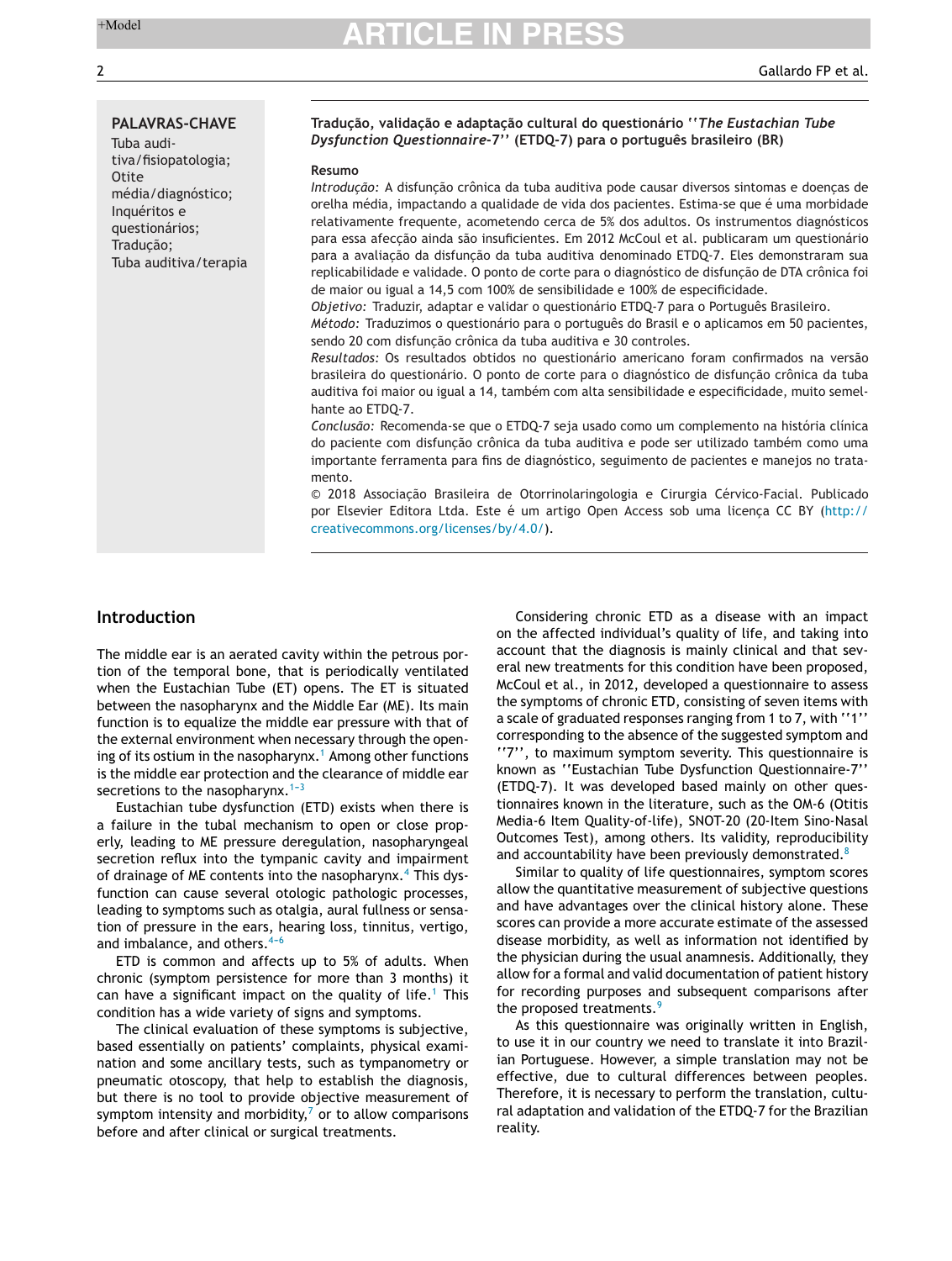### Translation, validation and cultural adaptation of ETDQ-7 3

### **Objective**

To translate, adapt and validate the ETDQ-7 questionnaire into Brazilian Portuguese.

### **Methods**

### **Ethical concerns**

All ethical care was taken into account, based on Resolution 466/12 of the National Health Council. This project was approved by the Research Ethics Committee of Universidade Federal de São Paulo (UNIFESP) - Escola Paulista de Medicina (EPM) under number 1690/2016, and the Free and Informed Consent Form (FICF) was obtained, which was written utilizing easily understandable and objective language and signed by all participants involved in the study.

#### **Place**

This study was developed at the Postgraduate Program in Otorhinolaryngology, UNIFESP/EPM, at the Otorhinolaryngology Outpatient Clinic of Hospital São Paulo, with the authorization of the Head of the Outpatient Clinic and the teaching and research coordinator of Hospital São Paulo.

#### **Sample**

Fifty patients were evaluated in an observational, descriptive, analytical and cross-sectional study at the Otorhinolaryngology Outpatient Clinic of the Hospital (EPM/UNIFESP), from July 2016 to March 2017.

#### **Procedures**

In the first phase of the study, the ETDQ-7 questionnaire was translated into Brazilian Portuguese. This translation required five main steps: (1) Translation; (2) Backtranslation; (3) Review by a translation and back-translation committee; (4) Pre-test of equivalence by bilingual individuals and (5) Re-assessment of the weight of the scores, if relevant, as proposed by Guillemin.<sup>[10](#page-8-0)</sup> The translation and back-translation phases were performed by two bilingual individuals. The translation and back-translation committee consisted of the same individuals who carried out the abovementioned phases and a third one, who was also bilingual. After the final conciliation of the versions, the questions were culturally adapted so that they would become clearer and more understandable to patients. The questionnaire consists of 7 items, having a minimum score of 7 points and a maximum of 49 points (Table 1). After the translation was finished, the recruitment phase started.

Fifty patients were evaluated in an observational, descriptive, analytical and cross-sectional study carried out at the Otorhinolaryngology Outpatient Clinic of Hospital São Paulo (EPM/UNIFESP), from July 2016 to March 2017.

All patients were aged 18 years or older, agreed to participate in the study and signed the institutional Ethics and Research Committee's FICF, which was written using objective and easily understood language.

All patients underwent a complete anamnesis, including degree of schooling; considering that an adequate understanding of the questionnaire was essential, the translated ETDQ-7 questionnaire was used. All subjects also received a complete otorhinolaryngological clinical examination, fiberoptic nasopharyngolaryngoscopy and tympanometry. Thirty days after the first consultation, the same patients were recruited to fill out the questionnaire again and were submitted to a complete otorhinolaryngological examination and fiberoptic nasolaryngoscopy, without tympanometry at that time and without treatment during that period (similar to the original study design).

The inclusion criteria were:

*Chronic ETD group*: Patients with clinical symptoms of ETD for more than 3 months, having at least two of the following symptoms in one or both ears in the last month: sensation of aural fullness or pressure, hearing loss or muffled hearing, recurrent or persistent middle ear effusion or inability to adjust ear pressure after changes in atmospheric pressure. Otoscopy showing tympanic retraction and/or presence of retrotympanic fluid and tympanometry compatible with negative pressure in the middle ear (type B or C tympanometry curve tracings). The alterations in tympanometry were used as the gold standard for patient selection.

*Control group*: Patients without ETD complaints, with otorhinolaryngological examination and normal fiberoptic

| Original questionnaire                                                       |             |                     |                  |   |                |
|------------------------------------------------------------------------------|-------------|---------------------|------------------|---|----------------|
| During the past 1 month, how much of a problem was each of the<br>following? | No problem  |                     | Moderate problem |   | Severe problem |
| 1. Pressure in the ears?                                                     | $1 \quad 2$ | $3 \quad 4 \quad 5$ |                  |   | 6 7            |
| 2. Pain in the ears?                                                         | $1 \quad 2$ | 3 4 5               |                  | 6 | - 7            |
| 3. A feeling that your ears are clogged or "under water"?                    | $1 \quad 2$ | 3 4 5               |                  | 6 | - 7            |
| 4. Ear problems when you have a cold or sinusitis?                           | $1 \quad 2$ | 3 4 5               |                  | 6 | - 7            |
| 5. Crackling or popping sounds in the ears?                                  | $1 \quad 2$ | $3 \t4 \t5$         |                  |   | 6 7            |
| 6. Ringing in the ears?                                                      | $1 \quad 2$ | 3 4 5               |                  |   | 6 7            |
| 7. A feeling that your hearing is muffled?                                   | $1 \quad 2$ | 3 4 5               |                  | 6 | - 7            |

| Table 1 Questionnaire for evaluation of Eustachian Tube Dysfunction consisting of 7 items, translated into Brazilian Portuguese. |  |
|----------------------------------------------------------------------------------------------------------------------------------|--|
|----------------------------------------------------------------------------------------------------------------------------------|--|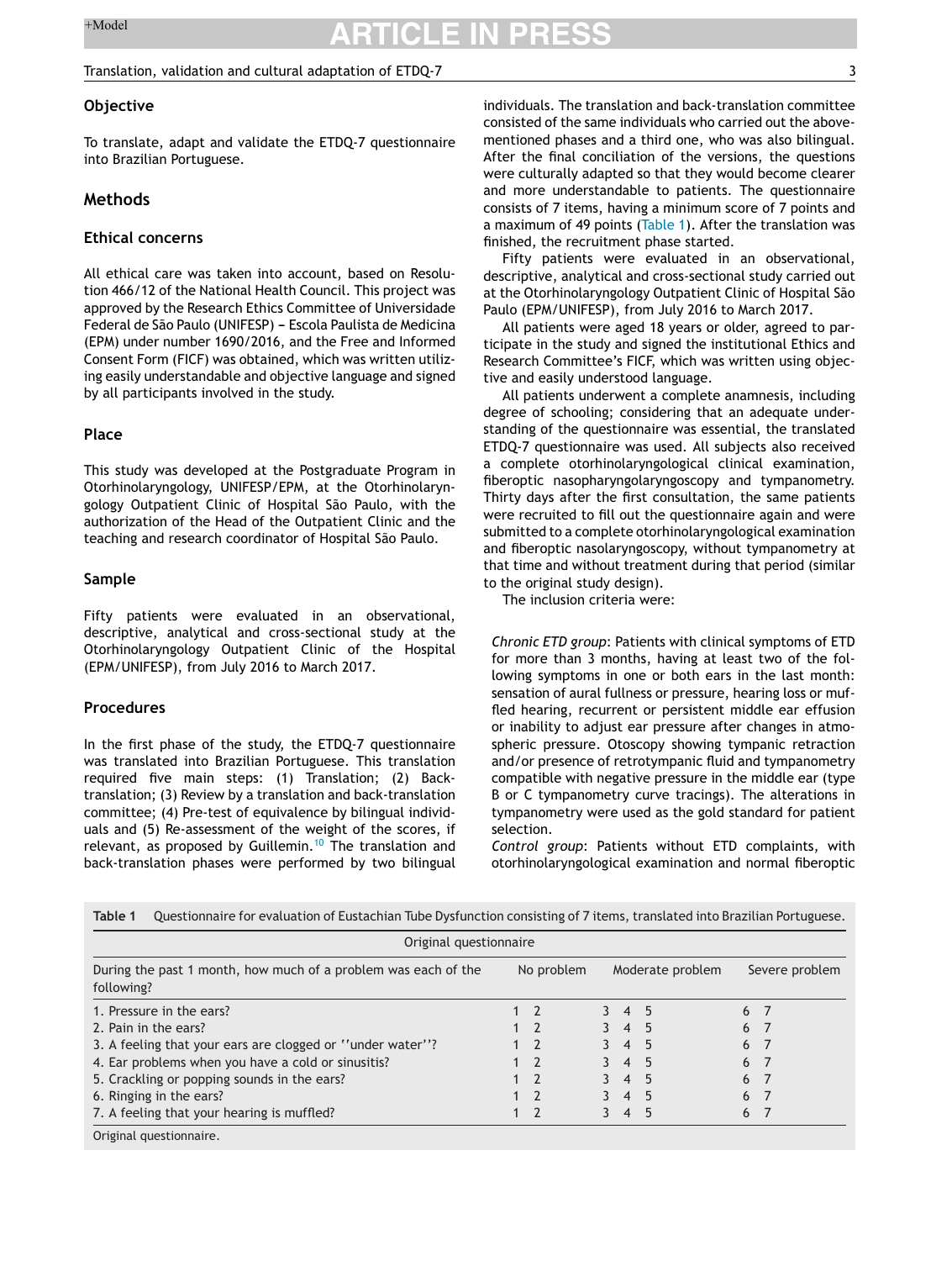nasopharyngolaryngoscopy. The tympanometry without alterations (type A tympanometry curve tracings) was used as the gold standard to verify the absence of ETD in these patients.

Exclusion criteria were: patients younger than 18 years of age, patient refusal to participate in the study and/or refusal to sign the FICF, ETD symptoms for less than 3 months, presence of tympanic membrane lesions (such as granulomas, polyps and tympanosclerosis), which could affect the examination results, head and neck surgery in the previous three months, head and neck radiation therapy, history of tumors in the region, signs of acute sinonasal diseases, adenoid hypertrophy, craniofacial syndromes, including Down's Syndrome, palatine fissures, ciliary dyskinesias, or other systemic immunodeficiencies.

#### **Tools**

In addition to the clinical otorhinolaryngological examination, all patients underwent fiberoptic nasopharyngolaryngoscopy (Scholly LUT, serial number: 354959) and tympanometry (Interacustic model Az 7), of which devices belonged to the Otorhinolaryngology Outpatient Clinic of the Hospital São Paulo.

#### **Statistical method**

The statistical analysis of all the data collected in this study was initially carried out using descriptive statistics through mean, median, minimum and maximum values, standard deviation, absolute and relative frequencies (percentage), as well as the two-dimensional scatter plot.

The reliability study of the ETDQ-7 (Seven-item Eustachian Tube Dysfunction Questionnaire) regarding the test-retest aspect was carried out using Goodman and Kruskal gamma ( $\gamma$ ) coefficients<sup>[11](#page-8-0)</sup> and Spearman's correlation.[11](#page-8-0) Internal consistency was assessed through Cronbach's alpha coefficient<sup>[12](#page-8-0)</sup> and the discriminatory validity between patient and control was assessed through the Receiver Operating Characteristic Curve (ROC) curve.

The level of significance  $\alpha = 5\%$  was used for all the conclusions obtained at the statistical analyses. The data were entered into Excel 2010 for Windows spreadsheets for the adequate storage of the information. Statistical analyses were carried out using the statistical program R version 3.3.2.

#### **Results**

The sample selected for this study consisted of 50 individuals, 20 (40.0%) patients and 30 (60.0%) controls (Table 2).

The patients' group comprised 8 (40.0%) men and 12 (60.0%) women. Their mean age was 43 years, ranging from 18 to 74 years, with a standard deviation of 15.2 years. Most of them, 12 (60%) patients, had finished High School or College/University. Regarding the type of tympanometry curve tracing, type B was observed in 12 (60%) patients and type C, in 8 (40.0%) patients.

The control group consisted of 11 (36.7%) men and 19 (63.3%) women. Their mean age was 41.5 years, ranging from 28 to 78 years, with a standard deviation of 13.8 years. Most of them, 22 individuals (73.3%), had finished High School or College/University. All subjects in this group had bilateral type A tympanometry curve tracings.

The validation of the ETDQ-7 (The Seven-item Eustachian Tube Dysfunction Questionnaire) was an important research object of this study.

[Tables](#page-4-0) 3-5 disclose the answers of patients and controls to this questionnaire at two different times: in the beginning (''before'') and one month later (''after''). The reapplication of the questionnaire was intended to investigate the

**Table 2** Distribution of the main characteristics in the patient and control groups.

|                                 |                | Patient |    | Control |    | Total |
|---------------------------------|----------------|---------|----|---------|----|-------|
| Gender                          |                |         |    |         |    |       |
| Male                            | 8              | 40%     | 11 | 36.7%   | 19 | 38%   |
| Female                          | 12             | 60%     | 19 | 63.3%   | 31 | 62%   |
| Total                           | 20             | 100%    | 30 | 100%    | 50 | 100%  |
| Age (years)                     |                |         |    |         |    |       |
| n                               |                | 20      |    | 30      |    | 50    |
| Mean                            |                | 43.0    |    | 41.5    |    | 42.1  |
| Median                          |                | 39.5    |    | 35.0    |    | 36.0  |
| Minimum                         |                | 18      |    | 28      |    | 18    |
| Maximum                         |                | 74      |    | 78      |    | 78    |
| Standard deviation              |                | 15.2    |    | 13.8    |    | 14.2  |
| Level of schooling              |                |         |    |         |    |       |
| Elementary School, incomplete   | $\overline{4}$ | 20%     | 3  | 10%     | 7  | 14%   |
| Elementary School, complete     | 4              | 20%     | 4  | 13.3%   | 8  | 16%   |
| High School, incomplete         |                |         |    | 3.3%    |    | 2.0%  |
| High School, complete           |                | 35%     | 3  | 10%     | 10 | 20%   |
| College or University, complete | 5              | 25%     | 19 | 63.3%   | 24 | 48%   |
| Total                           | 20             | 100%    | 30 | 100%    | 50 | 100%  |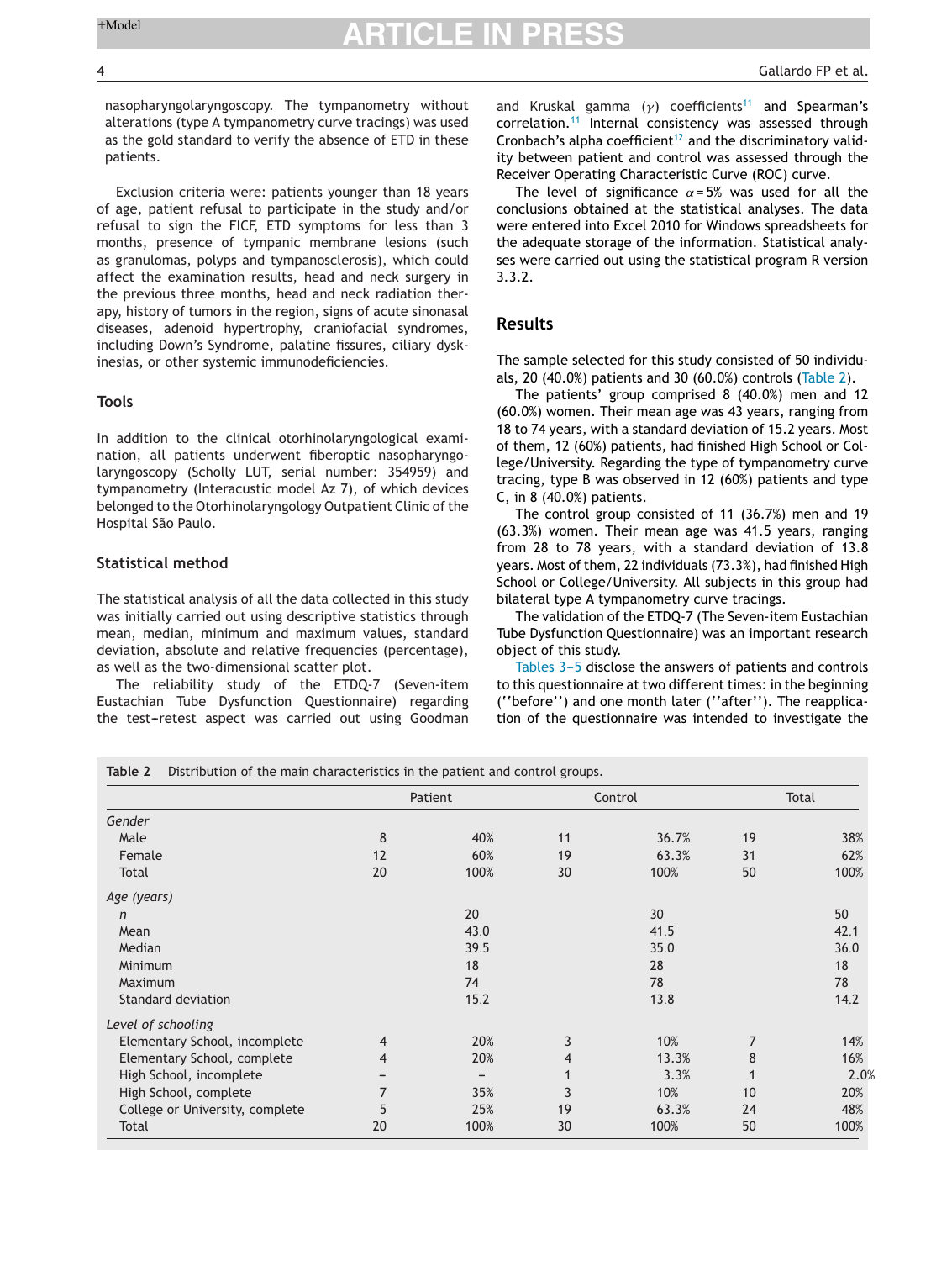#### <span id="page-4-0"></span>Translation, validation and cultural adaptation of ETDQ-7 5

#### **Table 3** Distribution of all individuals' answers to the ETDQ-7 questionnaire, before and after.

|               | No problem |              |                |                |                |      | Moderate problem |                | Severe problem |      |                |      |                |                |
|---------------|------------|--------------|----------------|----------------|----------------|------|------------------|----------------|----------------|------|----------------|------|----------------|----------------|
|               |            | $\mathbf{1}$ |                | $\overline{2}$ |                | 3    |                  | $\overline{4}$ |                | 5    |                | 6    |                | $\overline{7}$ |
| Question 1    |            |              |                |                |                |      |                  |                |                |      |                |      |                |                |
| <b>Before</b> | 25         | 50%          | 6              | 12%            | $\overline{4}$ | 8.0% | 3                | 6.0%           | 3              | 6.0% | 5              | 10%  | $\overline{4}$ | 8.0%           |
| After         | 26         | 52%          | 6              | 12%            | 3              | 6.0% | $\overline{2}$   | 4.0%           | 3              | 6.0% | 8              | 16%  | $\overline{2}$ | 4.0%           |
| Question 2    |            |              |                |                |                |      |                  |                |                |      |                |      |                |                |
| <b>Before</b> | 37         | 74%          | 6              | 12%            | $\overline{2}$ | 4.0% | 3                | 6.0%           | $\mathbf{1}$   | 2.0% | -              |      | 1              | 2.0%           |
| After         | 39         | 78%          | 6              | 12%            | 3              | 6.0% | $\mathbf{1}$     | 2.0%           |                |      | $\mathbf{1}$   | 2.0% |                |                |
| Question 3    |            |              |                |                |                |      |                  |                |                |      |                |      |                |                |
| <b>Before</b> | 34         | 68%          | $\overline{2}$ | 4.0%           | 1              | 2.0% | $\overline{4}$   | 8.0%           | 3              | 6.0% | $\overline{2}$ | 4.0% | $\overline{4}$ | 8.0%           |
| After         | 33         | 66%          | 3              | 6.0%           | $\overline{4}$ | 8.0% | $\overline{4}$   | 8.0%           | $\mathbf{1}$   | 2.0% | $\overline{4}$ | 8.0% | $\mathbf{1}$   | 2.0%           |
| Question 4    |            |              |                |                |                |      |                  |                |                |      |                |      |                |                |
| <b>Before</b> | 24         | 48%          | 6              | 12%            | $\overline{4}$ | 8.0% | 5                | 10%            | $\mathbf{1}$   | 2.0% | 6              | 12%  | $\overline{4}$ | 8.0%           |
| After         | 23         | 46%          | 6              | 12%            | $\overline{4}$ | 8.0% | $\overline{4}$   | 8.0%           | 3              | 6.0% | 5              | 10%  | 5              | 10%            |
| Question 5    |            |              |                |                |                |      |                  |                |                |      |                |      |                |                |
| <b>Before</b> | 36         | 72%          | 6              | 12%            | $\mathbf{1}$   | 2.0% | -                |                | $\mathbf{1}$   | 2.0% | 3              | 6.0% | 3              | 6.0%           |
| After         | 35         | 70%          | 6              | 12%            | $\overline{2}$ | 4.0% | -                | -              | 3              | 6.0% | $\mathbf{1}$   | 2.0% | 3              | 6.0%           |
| Question 6    |            |              |                |                |                |      |                  |                |                |      |                |      |                |                |
| <b>Before</b> | 25         | 50%          | 8              | 16%            | 6              | 12   |                  |                | $\overline{2}$ | 4.0% | $\mathbf{1}$   | 2.0% | 8              | 16%            |
| After         | 28         | 56%          | $\overline{7}$ | 14%            | $\overline{4}$ | 8.0% | $\mathbf{1}$     | 2.0%           | $\overline{2}$ | 4.0% | $\overline{4}$ | 8.0% | $\overline{4}$ | 8.0%           |
| Question 7    |            |              |                |                |                |      |                  |                |                |      |                |      |                |                |
| <b>Before</b> | 29         | 58%          | 5              | 10%            | 3              | 6.0% | 5                | 10%            | $\overline{4}$ | 8.0% | $\overline{2}$ | 4.0% | $\overline{2}$ | 4.0%           |
| After         | 29         | 58%          | 5              | 10%            | 4              | 8.0% | 3                | 6.0%           | 3              | 6.0% | 4              | 8.0% | $\overline{2}$ | 4.0%           |

Question 1, Pressure in the ears; Question 2, Pain in the ears; Question 3, A feeling that your ears are clogged or ''under water''; Question 4, Ear problems when you have a cold or sinusitis; Question 5, Crackling or popping sounds in the ears; Question 6, Ringing in the ears; Question 7, A feeling that your hearing is muffled.

|  | Table 4 Distribution of patients' answers to the ETDQ-7 questionnaire, before and after. |  |  |  |  |  |  |
|--|------------------------------------------------------------------------------------------|--|--|--|--|--|--|
|--|------------------------------------------------------------------------------------------|--|--|--|--|--|--|

|               |                          |              | No problem     |                | Moderate problem |      |                          |                |                          |      |                          | Severe problem |                 |      |
|---------------|--------------------------|--------------|----------------|----------------|------------------|------|--------------------------|----------------|--------------------------|------|--------------------------|----------------|-----------------|------|
|               |                          | $\mathbf{1}$ |                | $\overline{2}$ |                  | 3    |                          | $\overline{4}$ |                          | 5    |                          | 6              |                 | 7    |
| Question 1    |                          |              |                |                |                  |      |                          |                |                          |      |                          |                |                 |      |
| <b>Before</b> | $\overline{2}$           | 10%          | $\overline{2}$ | 10%            | $\overline{2}$   | 10%  | $\overline{2}$           | 10%            | 3                        | 15%  | 5                        | 25%            | $\overline{4}$  | 20%  |
| After         |                          | -            | $\overline{4}$ | 20%            | $\mathbf{1}$     | 5.0% | $\overline{2}$           | 10%            | 3                        | 15%  | 8                        | 40%            | $\overline{2}$  | 10%  |
| Question 2    |                          |              |                |                |                  |      |                          |                |                          |      |                          |                |                 |      |
| <b>Before</b> | 9                        | 45%          | 5              | 25%            | $\mathbf{1}$     | 5.0% | 3                        | 15%            | $\mathbf{1}$             | 5.0% | $\overline{\phantom{a}}$ |                | 1               | 5.0% |
| After         | 11                       | 55%          | 5              | 25%            | $\overline{2}$   | 10%  | $\mathbf{1}$             | 5.0%           | $\overline{\phantom{a}}$ |      | 1                        | 5.0%           | $\qquad \qquad$ |      |
| Question 3    |                          |              |                |                |                  |      |                          |                |                          |      |                          |                |                 |      |
| <b>Before</b> | 5                        | 25%          | $\mathbf{1}$   | 5.0%           | $\mathbf{1}$     | 5.0% | $\overline{4}$           | 20%            | 3                        | 15%  | $\overline{2}$           | 10%            | $\overline{4}$  | 20%  |
| After         | 3                        | 15%          | 3              | 15%            | $\overline{4}$   | 20%  | $\overline{4}$           | 20%            | $\mathbf{1}$             | 5.0% | $\overline{4}$           | 20%            | 1               | 5.0% |
| Question 4    |                          |              |                |                |                  |      |                          |                |                          |      |                          |                |                 |      |
| <b>Before</b> | $\overline{\phantom{0}}$ | 10%          | $\overline{2}$ | 10%            | $\mathbf{1}$     | 5.0% | 5                        | 25%            | $\mathbf{1}$             | 5.0% | 6                        | 30%            | 3               | 15%  |
| After         |                          | -            | $\overline{2}$ | 10%            | $\overline{2}$   | 10%  | $\overline{4}$           | 20%            | 3                        | 15%  | 4                        | 20%            | 5               | 25%  |
| Question 5    |                          |              |                |                |                  |      |                          |                |                          |      |                          |                |                 |      |
| <b>Before</b> | 9                        | 45%          | $\overline{4}$ | 20%            |                  |      |                          |                | 1                        | 5.0% | 3                        | 15%            | 3               | 15%  |
| After         | 8                        | 40%          | $\overline{4}$ | 20%            | $\mathbf{1}$     | 5.0% | $\overline{\phantom{a}}$ | -              | 3                        | 15%  | 1                        | 5.0%           | $\overline{3}$  | 15%  |
| Question 6    |                          |              |                |                |                  |      |                          |                |                          |      |                          |                |                 |      |
| <b>Before</b> | $\overline{3}$           | 15%          | $\overline{4}$ | 20%            | $\overline{2}$   | 10%  | $\overline{\phantom{a}}$ | -              | $\overline{2}$           | 10%  | 1                        | 5.0%           | 8               | 40%  |
| After         | 5                        | 25%          | 3              | 15%            | $\mathbf{1}$     | 5.0% | $\mathbf{1}$             | 5.0%           | $\overline{2}$           | 10%  | 4                        | 20%            | $\overline{4}$  | 20%  |
| Question 7    |                          |              |                |                |                  |      |                          |                |                          |      |                          |                |                 |      |
| <b>Before</b> | $\overline{4}$           | 20%          | $\overline{2}$ | 10%            | $\overline{2}$   | 10%  | $\overline{4}$           | 20%            | $\overline{4}$           | 20%  | $\overline{2}$           | 10%            | $\overline{2}$  | 10%  |
| After         | 4                        | 20%          | 1              | 5.0%           | $\overline{4}$   | 20%  | $\overline{2}$           | 10%            | 3                        | 15%  | 4                        | 20%            | $\overline{2}$  | 10%  |

Question 1, Pressure in the ears; Question 2, Pain in the ears; Question 3, A feeling that your ears are clogged or ''under water''; Question 4, Ear problems when you have a cold or sinusitis; Question 5, Crackling or popping sounds in the ears; Question 6, Ringing in the ears; Question 7, A feeling that your hearing is muffled.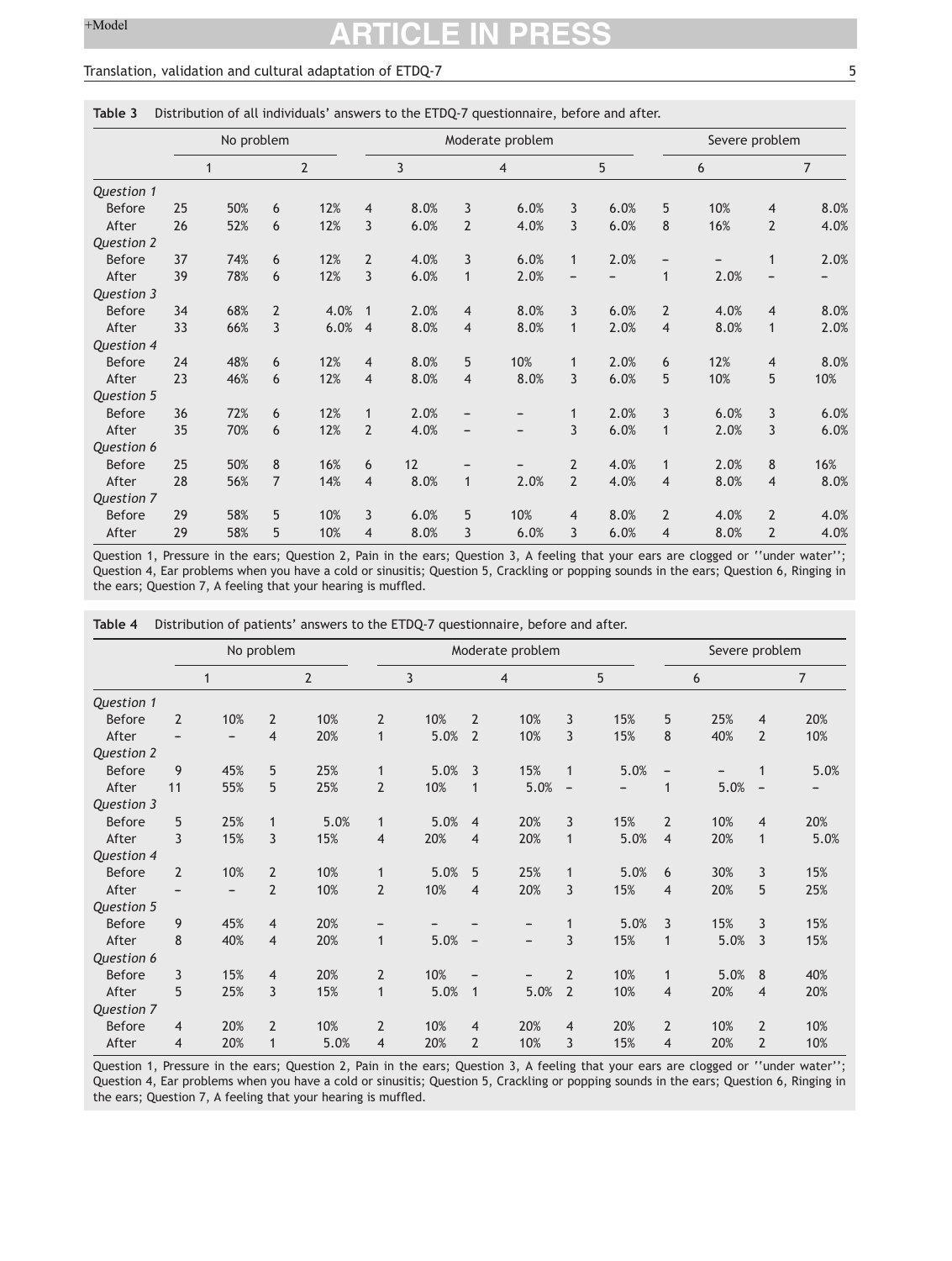|               | No problem |              |                |                |                | Moderate problem         |                          |                |                          |   |              |          |   | Severe problem |
|---------------|------------|--------------|----------------|----------------|----------------|--------------------------|--------------------------|----------------|--------------------------|---|--------------|----------|---|----------------|
|               |            | $\mathbf{1}$ |                | $\overline{2}$ |                | 3                        |                          | $\overline{4}$ |                          | 5 |              | 6        |   | $\overline{7}$ |
| Question 1    |            |              |                |                |                |                          |                          |                |                          |   |              |          |   |                |
| <b>Before</b> | 23         | 76.7%        | $\overline{4}$ | 13.3%          | $\overline{2}$ | $6.7%$ 1                 |                          | 3.3%           |                          |   |              |          |   |                |
| After         | 26         | 86.7%        | $\overline{2}$ | 6.7%           | $\overline{2}$ | 6.7%                     | $\overline{\phantom{a}}$ |                |                          |   |              |          |   |                |
| Question 2    |            |              |                |                |                |                          |                          |                |                          |   |              |          |   |                |
| <b>Before</b> | 28         | 93.3%        | $\mathbf{1}$   | 3.3%           | $\mathbf{1}$   | $3.3% -$                 |                          | -              |                          |   |              |          |   |                |
| After         | 28         | 93.3%        | $\mathbf{1}$   | 3.3%           | $\mathbf{1}$   | $3.3% -$                 |                          |                |                          |   |              |          |   |                |
| Question 3    |            |              |                |                |                |                          |                          |                |                          |   |              |          |   |                |
| Before        | 29         | 96.7%        | $\mathbf{1}$   | 3.3%           |                |                          |                          |                |                          |   |              |          |   |                |
| After         | 30         | 100%         |                |                |                |                          |                          |                |                          |   |              |          |   |                |
| Question 4    |            |              |                |                |                |                          |                          |                |                          |   |              |          |   |                |
| <b>Before</b> | 22         | 73.3%        | $\overline{4}$ | 13.3%          | 3              | $10.0\%$ -               |                          |                |                          |   |              |          | 1 | 3.3%           |
| After         | 23         | 76.7%        | $\overline{4}$ | 13.3%          | $\overline{2}$ | $6.7%$ -                 |                          |                |                          |   | $\mathbf{1}$ | $3.3% -$ |   |                |
| Question 5    |            |              |                |                |                |                          |                          |                |                          |   |              |          |   |                |
| <b>Before</b> | 27         | 90.0%        | $\overline{2}$ | 6.7%           | $\mathbf{1}$   | $3.3% -$                 |                          |                |                          |   |              |          |   |                |
| After         | 27         | 90.0%        | $\overline{2}$ | 6.7%           | $\mathbf{1}$   | $3.3% -$                 |                          |                |                          |   |              |          |   |                |
| Question 6    |            |              |                |                |                |                          |                          |                |                          |   |              |          |   |                |
| <b>Before</b> | 22         | 73.3%        | $\overline{4}$ | 13.3%          | $\overline{4}$ | $13.3% -$                |                          |                |                          |   |              |          |   |                |
| After         | 23         | 76.7%        | $\overline{4}$ | 13.3%          | 3              | $10.0\%$ -               |                          |                |                          |   |              |          |   |                |
| Question 7    |            |              |                |                |                |                          |                          |                |                          |   |              |          |   |                |
| <b>Before</b> | 25         | 83.3%        | 3              | 10.0%          | $\mathbf{1}$   | 3.3%                     | $\overline{1}$           | 3.3%           |                          |   |              |          |   |                |
| After         | 25         | 83.3%        | $\overline{4}$ | 13.3%          | -              | $\overline{\phantom{a}}$ | $\mathbf{1}$             | 3.3%           | $\overline{\phantom{a}}$ |   |              |          |   |                |

#### **Table 5** Distribution of controls' answers to the ETDQ-7 questionnaire, before and after.

Question 1, Pressure in the ears; Question 2, Pain in the ears; Question 3, A feeling that your ears are clogged or ''under water''; Question 4, Ear problems when you have a cold or sinusitis; Question 5, Crackling or popping sounds in the ears; Question 6, Ringing in the ears; Question 7, A feeling that your hearing is muffled.

**Table 6** Estimates of the Goodman and Kruskal Gamma  $(\gamma)$  coefficients between the answers to the ETDQ-7 questionnaire in the before and after moments.

|            | Patient + control |         | Patient    |         | Control                      |                              |  |
|------------|-------------------|---------|------------|---------|------------------------------|------------------------------|--|
|            | Gama $(y)$        | р       | Gama $(y)$ | р       | Gama $(y)$                   | p                            |  |
| Question 1 | 0.915             | < 0.001 | 0.748      | < 0.001 | 0.962                        | < 0.001                      |  |
| Question 2 | 0.915             | < 0.001 | 0.915      | < 0.001 | 1.000                        | 0.122                        |  |
| Question 3 | 0.980             | < 0.001 | 0.946      | < 0.001 | $\qquad \qquad \blacksquare$ | $\qquad \qquad \blacksquare$ |  |
| Question 4 | 0.955             | < 0.001 | 0.877      | < 0.001 | 1.000                        | < 0.001                      |  |
| Question 5 | 0.951             | < 0.001 | 0.835      | < 0.001 | 1.000                        | 0.046                        |  |
| Question 6 | 0.989             | < 0.001 | 0.986      | < 0.001 | 0.976                        | < 0.001                      |  |
| Question 7 | 0.954             | < 0.001 | 0.846      | < 0.001 | 1.000                        | 0.003                        |  |

Question 1, Pressure in the ears; Question 2, Pain in the ears; Question 3, A feeling that your ears are clogged or ''under water''; Question 4, Ear problems when you have a cold or sinusitis; Question 5, Crackling or popping sounds in the ears; Question 6, Ringing in the ears; Question 7, A feeling that your hearing is muffled.

"test-retest reliability". As summarized in Table 6, we observed a significant reliability of the questionnaire in the test-retest, since the estimates of the gamma ( $\gamma$ ) coefficients of Goodman and Kruskal were close to 1 (one).

The test-retest reliability assessment was also carried out with the overall score (sum of answers to the seven questions of the ETDQ-7 questionnaire). As it can be observed, the overall score was similar in the ''before'' and ''after'' moments ([Table](#page-6-0) 7).

Spearman's correlation coefficient (*s*) was also estimated between the overall scores in the ''before'' and ''after'' moments. The results showed a strong correlation between the moments, both in the group as a whole (*s* = 0.977, *p* < 0.001) and separately: patient (*s* = 0.943, *p* < 0.001) and control (*s* = 0.913, *p* < 0.001) [\(Fig.](#page-6-0) 1).

The questionnaire internal consistency was investigated using Cronbach's alpha, considering all questions and excluding each one of them [\(Table](#page-6-0) 8).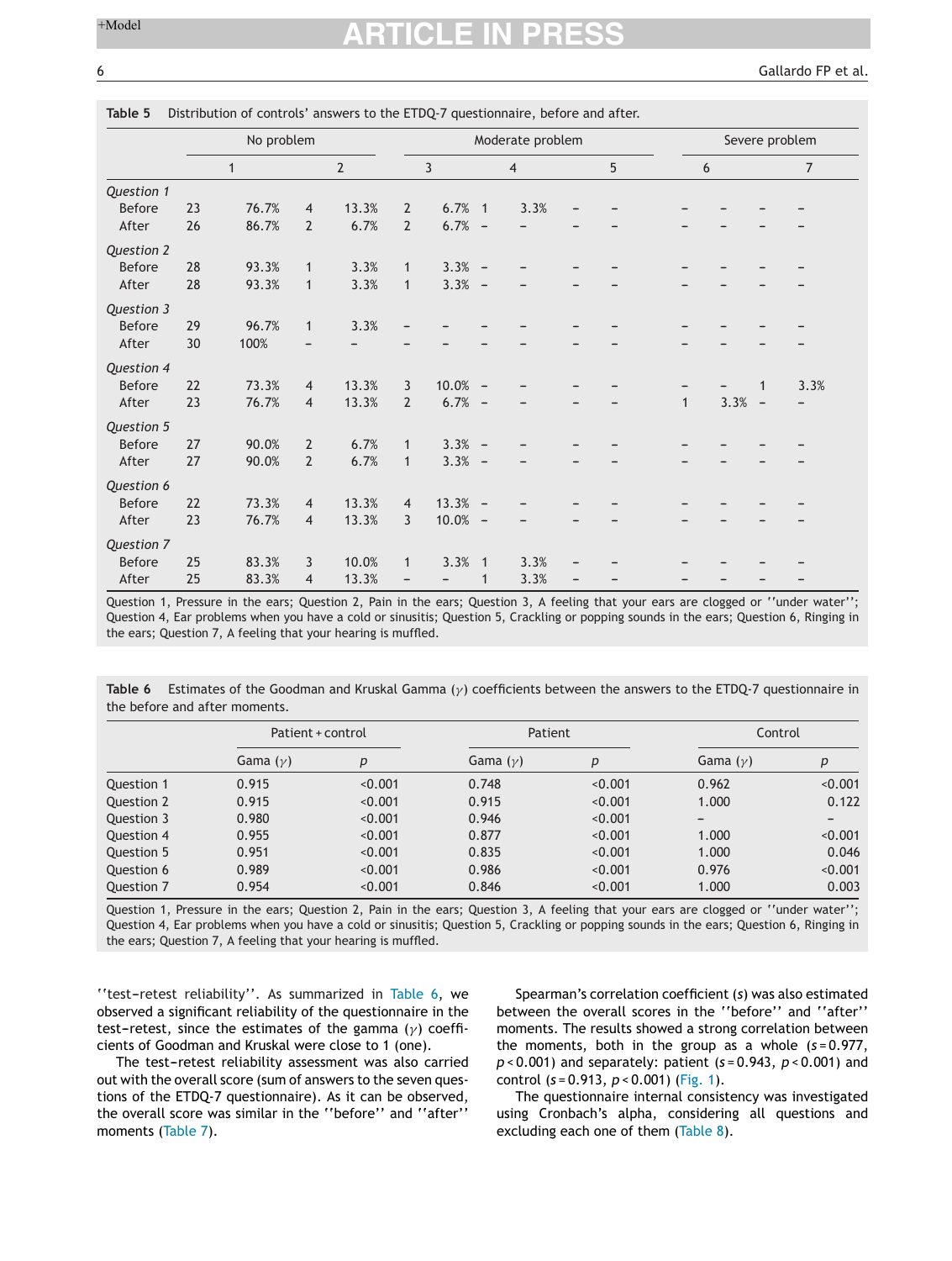#### <span id="page-6-0"></span>Translation, validation and cultural adaptation of ETDQ-7 7

|  | Table 7 Summary measures of the overall score obtained in the ETDQ-7 questionnaire, before and after. |  |  |  |  |  |
|--|-------------------------------------------------------------------------------------------------------|--|--|--|--|--|
|--|-------------------------------------------------------------------------------------------------------|--|--|--|--|--|

|                    | Patient + control $(n = 50)$ |       |               | Patient $(n=20)$ | Control $(n=30)$ |       |  |
|--------------------|------------------------------|-------|---------------|------------------|------------------|-------|--|
|                    | <b>Before</b>                | After | <b>Before</b> | After            | Before           | After |  |
| Mean               | 16.0                         | 15.6  | 26.9          | 26.3             | 8.8              | 8.4   |  |
| Median             | 10.0                         | 9.0   | 27.0          | 26.0             | 8.0              | 7.0   |  |
| Minimum            | 7.0                          | 7.0   | 10.0          | 12.0             | 7.0              | 7.0   |  |
| Maximum            | 48.0                         | 41.0  | 48.0          | 41.0             | 22.0             | 20.0  |  |
| Standard-deviation | 11.0                         | 10.5  | 9.5           | 8.5              | 3.2              | 2.8   |  |



**Figure 1** Two-dimensional dispersion diagram of the overall score before and after, according to the group.

In brief, considering all the questions, internal consistency was adequate when grouping patients and controls (Cronbach's  $\alpha$  = 0.762), and also separately: patient (Cronbach's  $\alpha$  = 0.746) and control (Cronbach's  $\alpha$  = 0.762).

The questionnaire's discriminatory validity regarding the overall score between patient and control was evaluated through the Receiver Operating Characteristic (ROC) Curve (Fig. 2). The overall score measured at the first moment was used.



**Figure 2** ROC curve considering the overall score at the first moment and group (patient, control).

Based on information from this curve, we concluded that an overall score  $\geq$  14 (cutoff point) has an important discriminatory power between patients and controls ([Table](#page-7-0) 9).

#### **Discussion**

Today there is much interest in the Eustachian tube. The concept that the Eustachian tube is not just a static tube,

|            | Cronbach's alpha with question exclusion |                  |                  |  |  |  |  |  |
|------------|------------------------------------------|------------------|------------------|--|--|--|--|--|
|            | Patient + control $(n = 50)$             | Patient $(n=20)$ | Control $(n=20)$ |  |  |  |  |  |
| Question 1 | 0.676                                    | 0.675            | 0.676            |  |  |  |  |  |
| Question 2 | 0.743                                    | 0.698            | 0.743            |  |  |  |  |  |
| Question 3 | 0.792                                    | 0.646            | 0.792            |  |  |  |  |  |
| Question 4 | 0.639                                    | 0.697            | 0.639            |  |  |  |  |  |
| Question 5 | 0.713                                    | 0.766            | 0.713            |  |  |  |  |  |
| Question 6 | 0.749                                    | 0.775            | 0.749            |  |  |  |  |  |
| Question 7 | 0.750                                    | 0.731            | 0.750            |  |  |  |  |  |

Question 1, Pressure in the ears; Question 2, Pain in the ears; Question 3, A feeling that your ears are clogged or ''under water''; Question 4, Ear problems when you have a cold or sinusitis; Question 5, Crackling or popping sounds in the ears; Question 6, Ringing in the ears; Question 7, A feeling that your hearing is muffled.

**Table 8** Cronbach's alpha estimates with the exclusion of each question.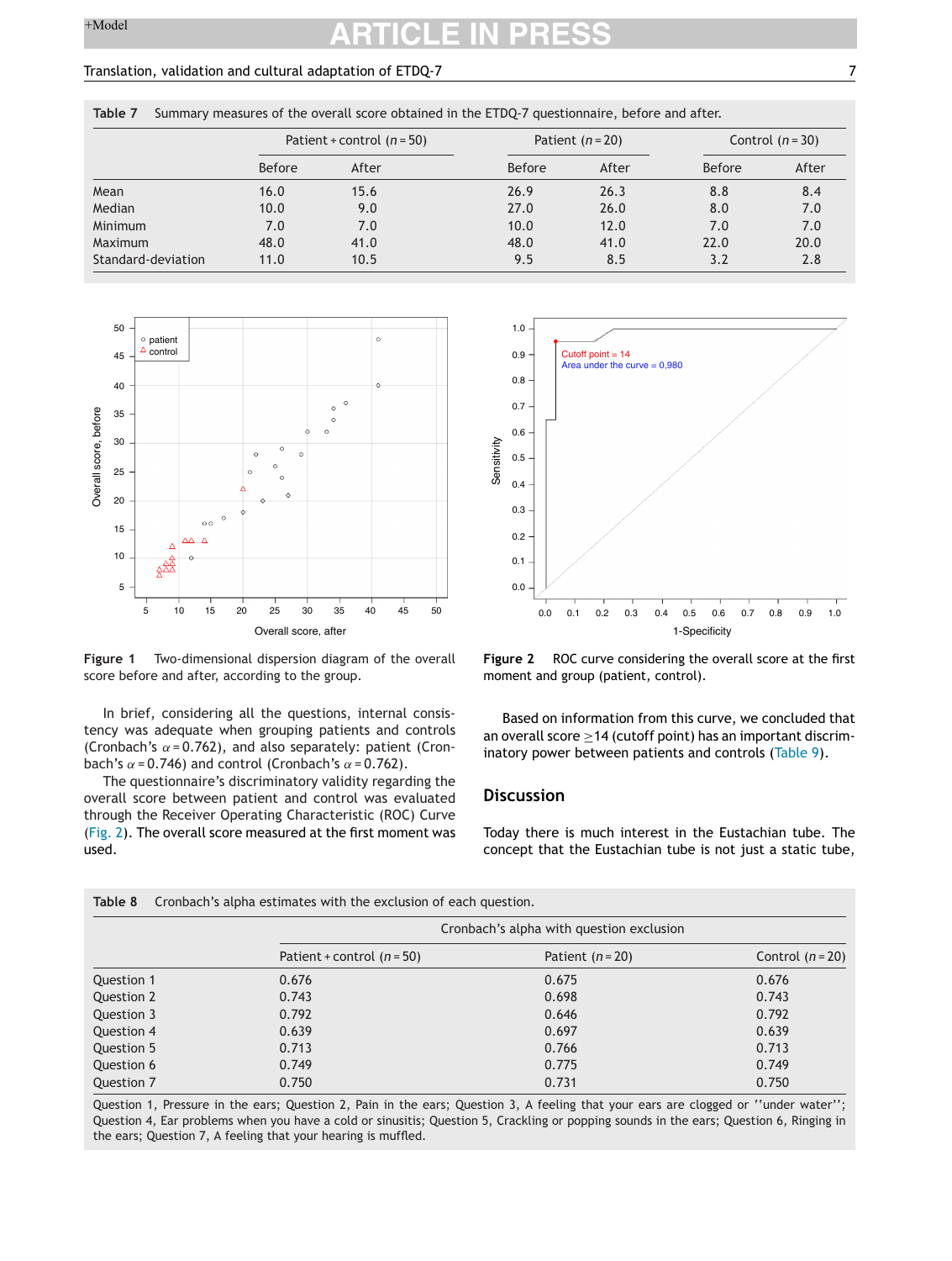<span id="page-7-0"></span>

| Overall score<br>>14 | Patient |      | Control |       | Patient + control |       |
|----------------------|---------|------|---------|-------|-------------------|-------|
|                      | 19      | 95%  |         | 3.3%  | 20                | 66.7% |
| < 14                 |         | 5%   | 29      | 96.7% | 30                | 33.3% |
| Total                | 20      | 100% | 30      | 100%  | 50                | 100%  |

but rather a dynamic organ, has gained acceptance, and with improved clarification of its pathophysiology, new treatments have been developed worldwide. It is agreed that the ET has unique functions and that failure of these functions comprises the syndrome we call ''Eustachian Tube Dysfunction'' (ETD). ETD is a frequent entity and its chronicity can generate a range of symptoms that affect patient quality of life, which can also lead to infections and hearing loss, leading to an even greater morbidity.<sup>[1,4](#page-8-0)</sup>

In an attempt to improve patient management and follow-up, in 2012 McCoul et al. developed a questionnaire for the evaluation of chronic ETD symptoms consisting of seven items with a scale of responses graded from 1 to 7, with ''1'' indicating absence of the suggested symptom and ''7'', maximum symptom severity. This questionnaire is known as the ''Eustachian Tube Dysfunction Questionnaire- $7'$ ' (ETDQ-7). $8$  The questionnaire was developed with seven items, each dealing with one relevant symptom (most often mentioned in patients' complaints); it was also designed to be easy to apply and practical. It was modeled after existing questionnaires for the management of patients with chronic otitis and patients with chronic rhinosinusitis, mainly the OM-6 and SNOT 22.

Similar to quality of life questionnaires, symptom scores allow the quantitative measurement of subjective questions and have advantages over the clinical history alone. They provide a formal and valid documentation of patient history as a record and make possible subsequent comparisons after the treatment.<sup>[9](#page-8-0)</sup>

The present study aimed to translate, validate and culturally adapt the ETDQ-7 questionnaire into Brazilian Portuguese. The importance of this study reflects the lack of objective methods to detect and quantify the degree of severity of chronic E[T](#page-8-0)D in adults. $7$  The need for a validated and specific instrument for ETD is particularly remarkable due to the lack of a widely accepted objective measure to detect the presence and severity of this disorder. Several objective measures have been proposed, including audiometry, tympanometry, otoscopy, visual classification of endoscopic findings and tubomanometry. However, no ideal modality has been identified to date. $^7$  $^7$  The availability of a symptom count can help the physician to record an accurate description of the disease condition. The ETDQ-7 is fast and easy to apply. Especially for a country such as Brazil, where the resources are scarce, the questionnaires help us to evaluate the patients at a very low cost.

The criterion validity in our study was established by the presence of normal tympanometry results in control subjects and abnormal ones in individuals with chronic ETD, similar to the original study.

The ETDQ-7 has shown to be reliable and valid for the cross-sectional evaluation of ETD-related symptoms in adults. Particularly, the ability of the ETDQ-7 to discriminate between the patient and non-patient groups was excellent, showing a cutoff point >14.5 vs. <14.5 (patients vs. nonpatients) with sensitivity and specificity of 100%.

In our study, we demonstrated a cutoff point ≥14 vs. <14 (patients vs. non-patients) with a sensitivity of 95% and specificity of 97%, showing a significant discriminatory power between patients and controls. This minimal difference in our work when compared to the original study may have been caused by the fact that we chose to use an index that gave us an integer as a cutoff, since the scores are given as integers.

In the original study, the retest (questionnaire reapplication) of untreated patients at separate moments (30 days) showed good test-retest reliability, with the retest being performed only in the group with chronic ETD, showing a Spearman's correlation coefficient of 0.78. In our study, Spearman's correlation coefficient was also estimated among the overall scores in the ''before'' and ''after'' moments. The results showed a strong correlation between the moments, both in the group as a whole (*s* = 0.977; *p* < 0.001), as well as separately: patient (*s* = 0.943; *p* < 0.001) and control (*s* = 0.913; *p* < 0.001). No medical treatment was prescribed during this time. The patients agreed not to receive treatment during this period, as they were waiting for the surgical procedure (they had previously tried the clinical treatment, without improvement).

The ETDQ-7 internal consistency reliability tests yielded a Cronbach's alpha coefficient of 0.711 in the North-American study for the entire tool (95% Confidence Interval: 0.570-0.818). An internal consistency evaluation after the elimination of each item did not substantially improve the observed internal consistency and, as a result, no items were added or removed from the tool. In our study, the questionnaire's internal consistency was also investigated by Cronbach's alpha estimation, considering all questions and excluding each one, as in the original study.

In short, considering all the questions, internal consistency was adequate for patients and controls together (Cronbach's  $\alpha$  = 0.762), and also separately: patient (Cronbach's  $\alpha$  = 0.746) and control (Cronbach's  $\alpha$  = 0.762). Our results were very similar to those of the original study.

It is noteworthy that our version of ETDQ-7 is not intended to evaluate the symptoms of the Eustachian tube that appear together with acute upper airway infections or neoplastic processes, since these patients were excluded from the study group. All patients had chronic symptoms of ETD and had not received either medical or surgical treatment for their condition, as in the original study.

Some limitations of the ETDQ-7 cited in the original study should be mentioned. Response items are primarily